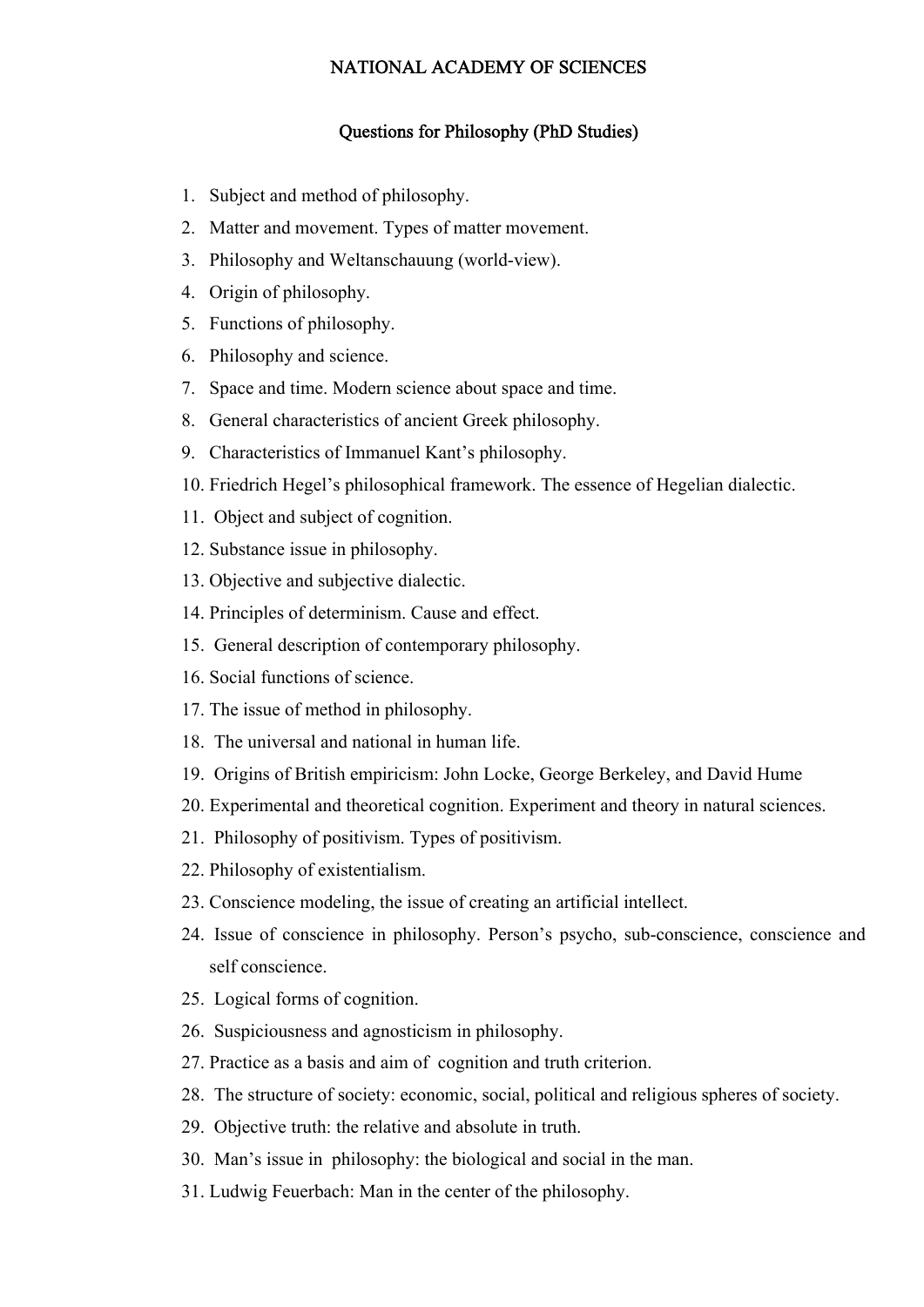- 32. Origin and essence of science. Philosophical bases for science.
- 33. Ratio of the sensual and the reasonable in cognition.
- 34. Levels of cognition. Scientific and daily cognition.
- 35. System and structure of science.
- 36. Achievements on genetics and human issue.
- 37. Sensual level forms of cognition.
- 38. Scientific methods of experimental research.
- 39. Necessity and coincidence.
- 40. Human freedom as a value. Modern issues of human rights and freedoms.
- 41. Scientific methods of theoretical research.
- 42. Conscience and language. Role of language in cognition process.
- 43. Development as a philosophical category. Metaphysical and dialectical concepts of development.
- 44. Analysis and comparison.
- 45. Quantitative and qualitative changes/modifications. Mechanism for qualitative change/modification.
- 46. Society and person.
- 47. Quantity, quality and measure. Main types of quantitative change.
- 48. Society and nature: contemporary environmental issues.
- 49. Possibility and reality.
- 50. Induction and deduction.
- 51. Difference and contradiction: contradiction as a source for development.
- 52. The essence of dialectic negation in the development process.
- 53. The world's scientific picture.
- 54. The role of value factor in scientific research.
- 55. The structure of public conscious, main types and development regularities.
- 56. Part, whole, system: Types of system objects. The whole and the part in norm and pathology.
- 57. Man's topic as a philosophical issue.
- 58. The conscious and subconscious in cognition.
- 59. Law and regularity.
- 60. The issue of human life's meaning.
- 61. Pragmatism and its criticism.
- 62. Conscious freedom.
- 63. Philosophical anthropology.
- 64. Contemporary philosophy of history.